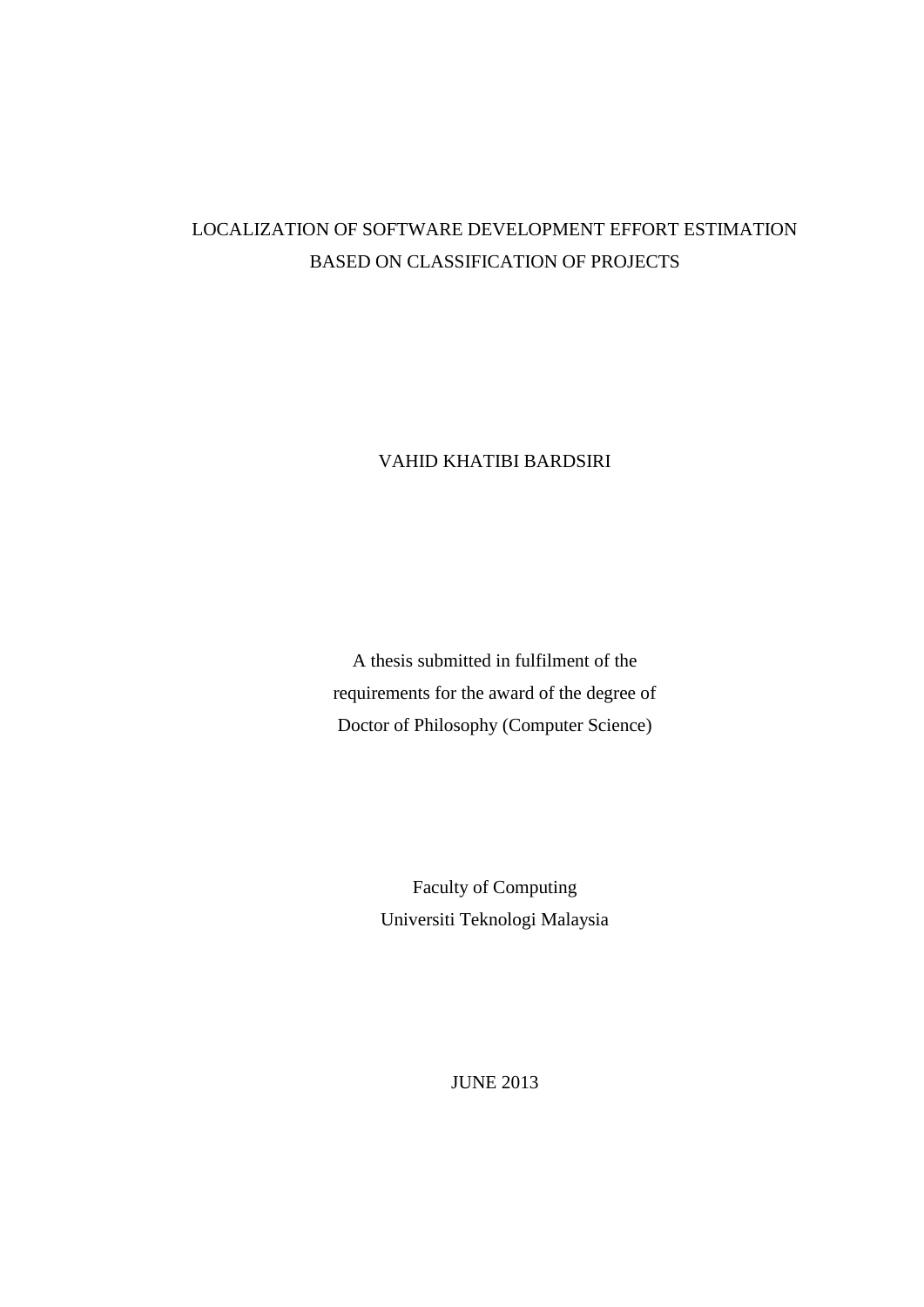I declare that this thesis entitled: *"*Localization of Software Development Effort Estimation based on Classification of Projects" is the result of my own research except as cited in references. The thesis has not been accepted for any degree and is not concurrently submitted in candidature of any other degree.

| Signature | ٠<br>$\bullet$           |
|-----------|--------------------------|
| Name      | : VAHID KHATIBI BARDSIRI |
| Date      | ٠                        |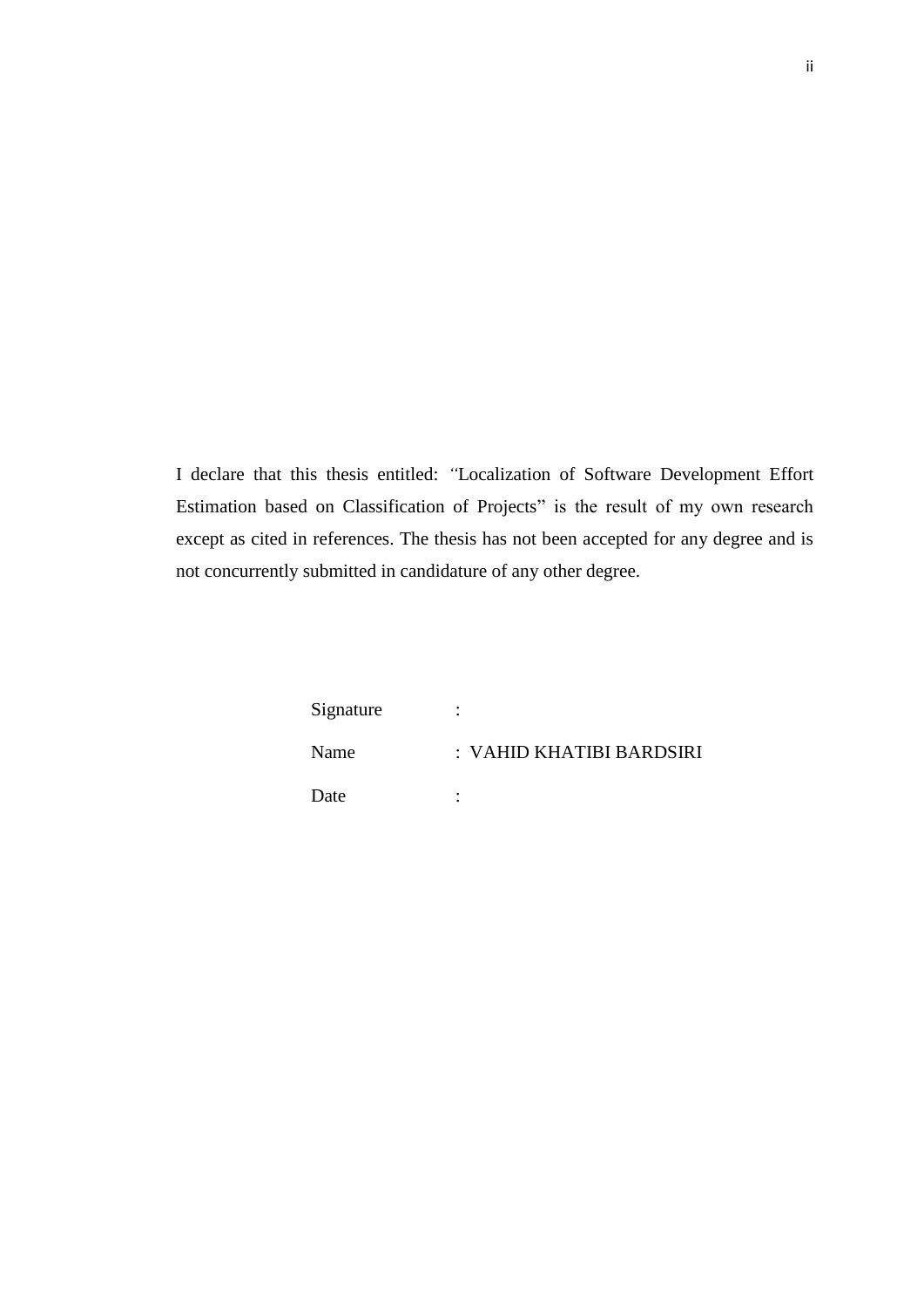"To my beloved wife and daughter"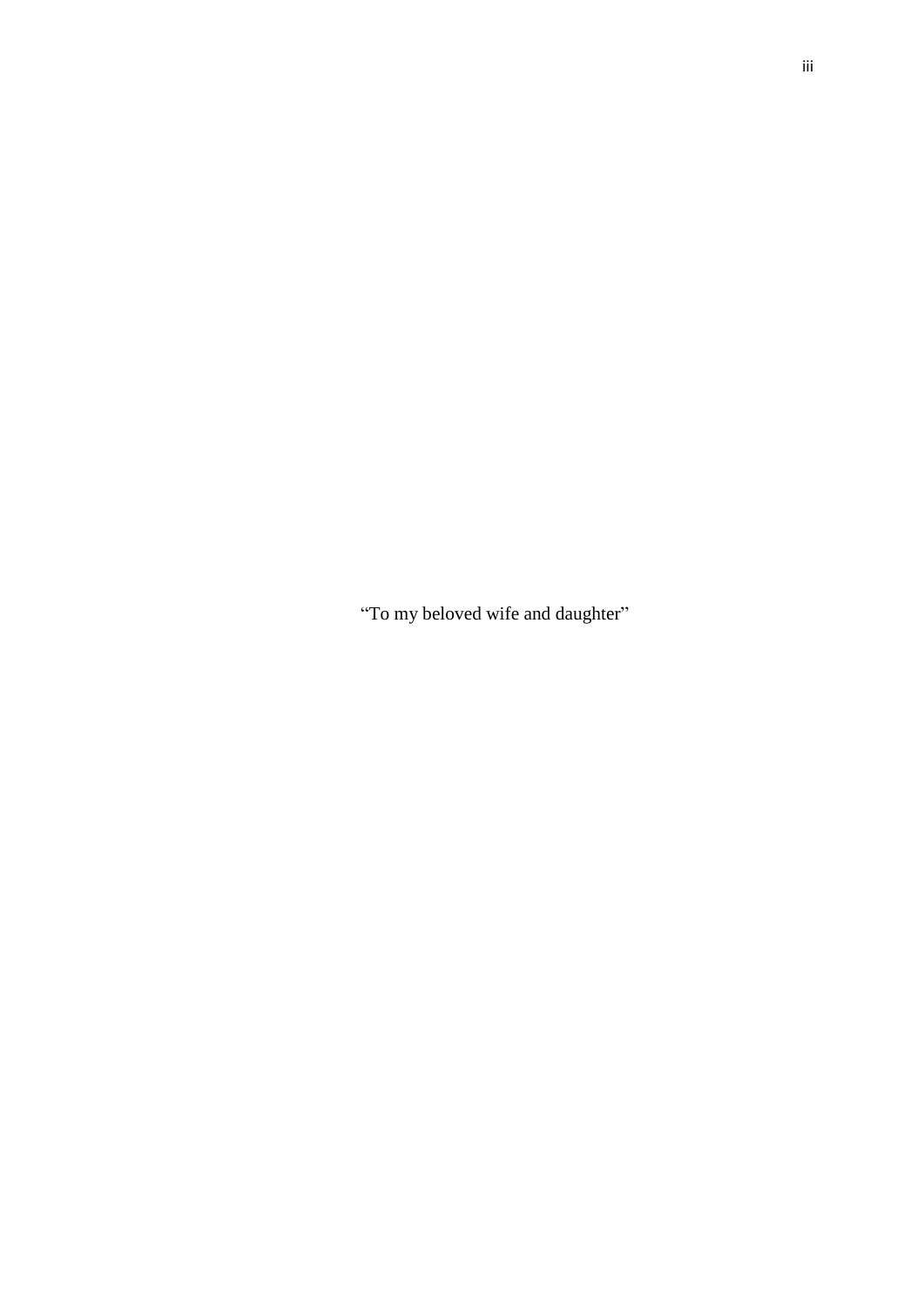#### **ACKNOWLEDGEMENT**

I would like to express my special appreciation and thanks to my supervisor Assoc.Prof.Dr. Dayang Norhayati Abang Jawawi, you have been a tremendous mentor for me. I would like to thank you for encouraging my research and for allowing me to grow as a research scientist. Your advice on both research as well as on my career have been invaluable. My sincere appreciation also extends to Assoc.Prof.Dr. Siti Zaiton mohd Hashim who has provided assistance at various occasions. Her views and tips have been really useful throughout the current research. At the same time, I also appreciate Universiti Teknologi Malaysia for International Doctorate Fellowship (IDF) award.

A special thanks to my family. Words cannot express how grateful I am to my family. Your prayer for me was what sustained me thus far.

I would also like to thank my beloved wife, Elham. Thank you for supporting me, and especially I can't thank you enough for encouraging me throughout this experience. To my beloved daughter, Bita, I would like to express my thanks for being such a good girl always cheering me up. I will keep on trusting You for my future.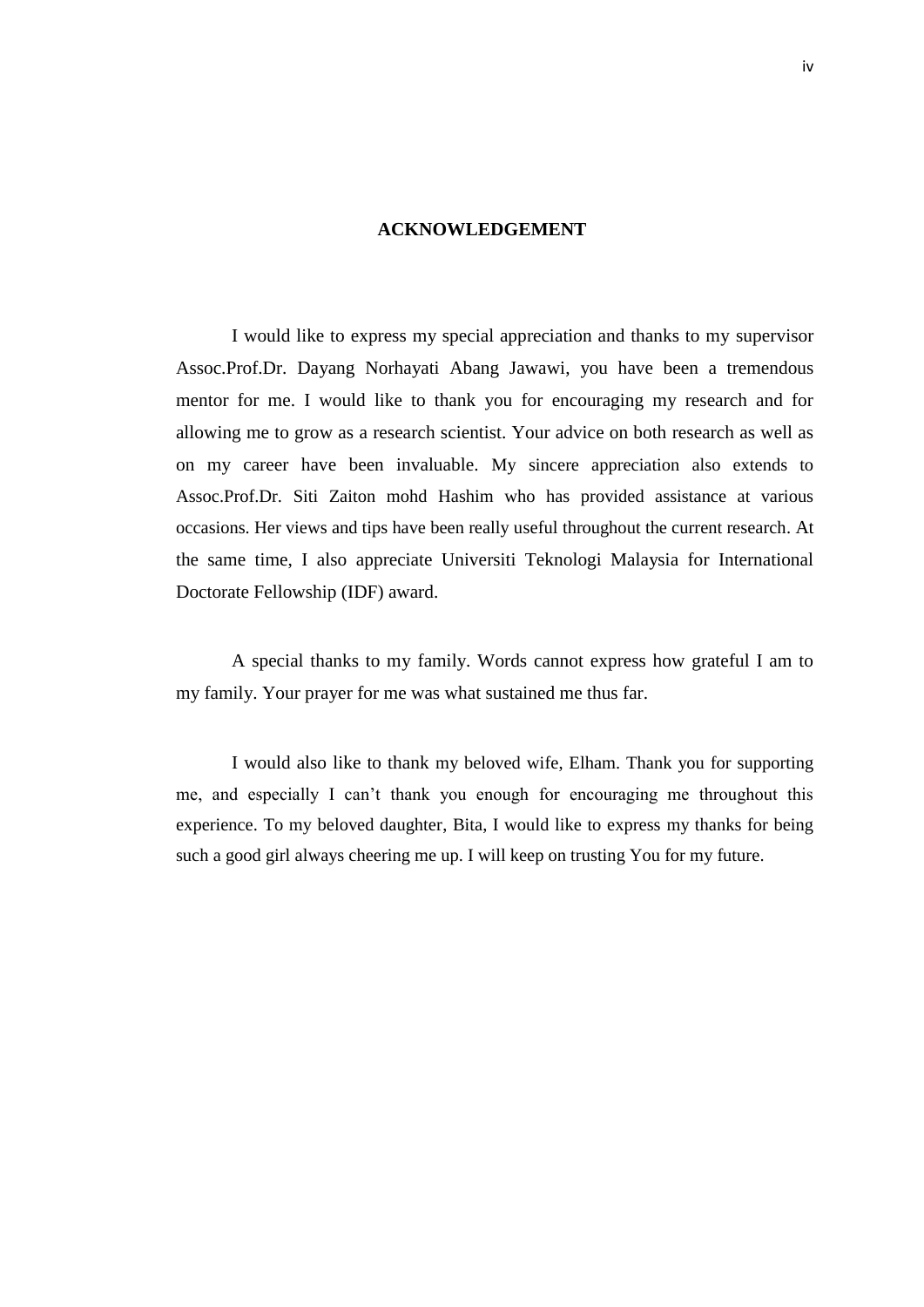### **ABSTRACT**

Accurate estimation of software development effort is strongly associated with the success or failure of software projects. Since the existing estimation models are confronted by special characteristics of software projects such as non-normality of project attributes, intangible product, and lack of well-defined measurement techniques, the accuracy of estimates is not convincing and the estimation models are not sufficiently adaptable to support a wide range of software projects. The main issue is that prior studies have considered software projects to be similar to other types of projects regardless of the fact that software projects are entirely different. Furthermore, an accurate estimation of development effort in software projects is unreachable in global space, thus this research proposed that the estimation process be localized based on the characteristics of the project being estimated. The aim of the study is to alleviate the inconsistency and heterogeneous nature of software projects through the ideas of localization and classification. This research focused on a widely accepted estimation model called analogy based estimation (ABE). Four different estimation models were proposed to overcome the problems of: low quality in construction of machine-learning based estimation models, difficulty of attribute weighting, limited support of software projects, and biased comparisons. Each proposed model was a hybrid model constructed using a classification method, ABE, and a complimentary method (soft computing or statistical techniques). Performance evaluations of the models were carried out using five real software project datasets and the estimates were compared to those achieved by other well-known estimation models. A comparative study was also conducted for further verification of the models. The evaluation results confirmed the ability of the proposed models to improve the accuracy of estimates, quality of training, efficiency of attribute weighting, adaptability of estimation process, correctness of comparisons, and support domain of software projects.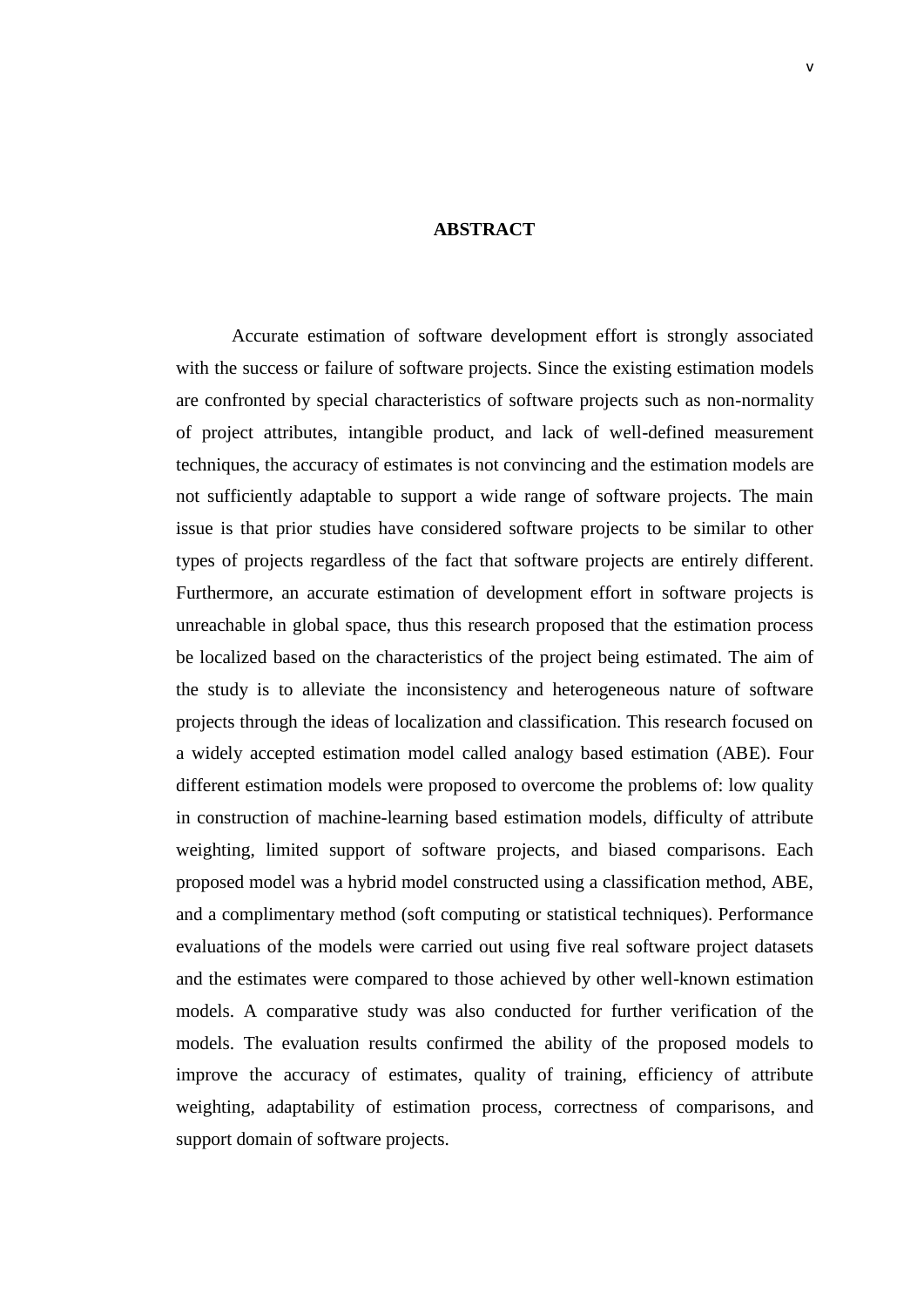### **ABSTRAK**

Ketepatan anggaran untuk usaha pembangunan perisian adalah sangat berkait rapat dengan kejayaan atau kegagalan projek perisian. Oleh kerana model anggaran usaha yang sedia ada berhadapan dengan ciri-ciri khas projek perisian seperti ketidak-normalan atribut projek, ketidak-ketaraan produk, dan kekurangan teknik pengukuran yang jelas, ketepatan anggaran tidak begitu menyakinkan dan model anggaran tersebut tidak mudah disesuaikan untuk menyokong pelbagai projek perisian. Isu utama ialah kajian sebelum ini menganggap projek perisian adalah sama seperti jenis projek lain tanpa mengambilkira kenyataan yang projek perisian berbeza secara keseluruhannya. Tambahan pula, anggaran yang tepat pada projek perisian tidak tercapai pada ruang global, oleh itu penyelidikan ini mencadangkan proses anggaran yang disetempatkan berdasarkan ciri-ciri projek yang dianggarkan. Tujuan kajian ini adalah untuk mengurangkan ketidak-konsistenan dan tabii berheterogen projek perisian menerusi idea penyetempatan dan pengelasan. Penyelidikan ini memberi fokus kepada model anggaran penganggaran usaha yang telah diterima pakai secara meluas yang dinamakan model berasaskan analogi (ABE)*.* Empat model anggaran yang berbeza telah dicadangkan untuk mengatasi: masalah kualiti rendah pada pembinaan model anggaran berasaskan pembelajaran-mesin, kesukaran penentuan pemberat atribut*,*sokongan terhad kepada projek perisian dan perbandingan berat sebelah. Setiap model yang telah dicadangkan adalah model gabungan yang dibangunkan dengan menggunakan kaedah pengelasan, ABE, dan kaedah pelengkap (pengkomputeran lembut atau teknik statistik). Penilaian-penilaian prestasi modelmodel telah dilakukan terhadap lima set data sebenar projek perisian dan anggaran dibandingkan dengan pencapaian model-model anggaran yang sedia ada. Kajian perbandingan telah dilaksanakan untuk pengesahan lanjut model. Keputusan penilaian mengesahkan keupayaan model yang dicadangkan memperbaiki ketepatan anggaran, kualiti latihan pembelajaran, kecekapan pemberat atribut, kebolehsesuaian proses anggaran, ketepatan perbandingan dan sokongan bidang projek perisian.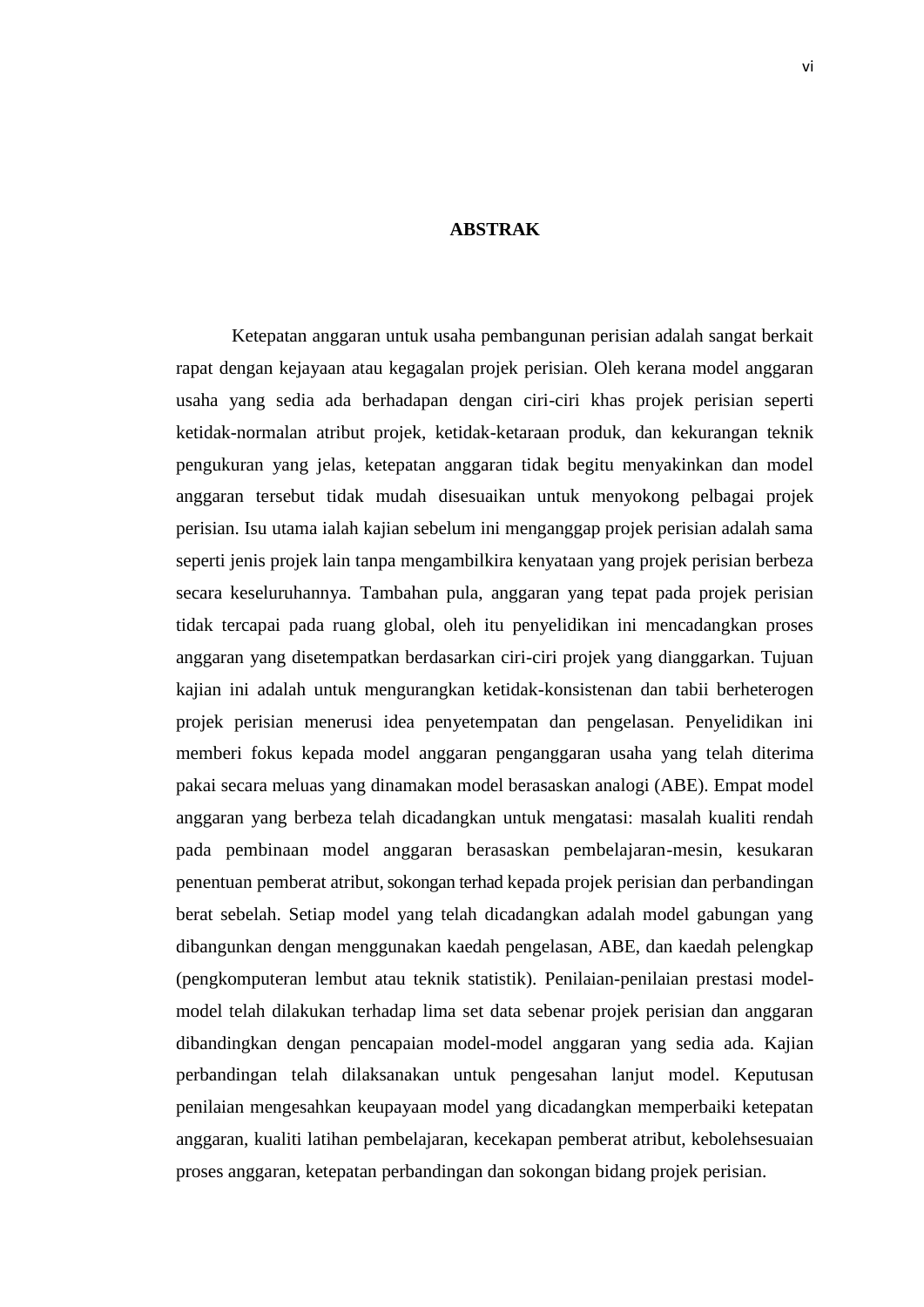## **TABLE OF CONTENTS**

| <b>CHAPTER</b> |                 | <b>TITLE</b>                                       | <b>PAGE</b>  |  |  |  |
|----------------|-----------------|----------------------------------------------------|--------------|--|--|--|
|                |                 | <b>DECLARATION</b>                                 | ii           |  |  |  |
|                |                 | <b>DEDICATION</b>                                  |              |  |  |  |
|                |                 | <b>ACKNOWLEDGEMENT</b>                             | iv           |  |  |  |
|                | <b>ABSTRACT</b> | $\mathbf V$<br>vi                                  |              |  |  |  |
|                | <b>ABSTRAK</b>  |                                                    |              |  |  |  |
|                |                 | <b>TABLE OF CONTENTS</b>                           | vii          |  |  |  |
|                |                 | <b>LIST OF TABLES</b>                              | XV           |  |  |  |
|                |                 | <b>LIST OF FIGURES</b>                             | xvii         |  |  |  |
|                |                 | <b>LIST OF ABBREVIATIONS</b>                       | XX           |  |  |  |
|                |                 | <b>LIST OF APPENDICES</b>                          | xxii         |  |  |  |
| $\mathbf{1}$   |                 | <b>INTRODUCTION</b>                                | $\mathbf{1}$ |  |  |  |
|                | 1.1             | Overview                                           | 1            |  |  |  |
|                | 1.2             | <b>Research Background</b>                         | 3            |  |  |  |
|                | 1.3             | <b>Problem Statement</b>                           | 8            |  |  |  |
|                |                 | <b>Domain Problems</b><br>1.3.1                    | 8            |  |  |  |
|                |                 | 1.3.2 Technical Problems                           | 9            |  |  |  |
|                | 1.4             | <b>Research Question</b>                           | 12           |  |  |  |
|                | 1.5             | <b>Research Goal</b>                               | 13           |  |  |  |
|                | 1.6             | <b>Research Objectives</b>                         | 13           |  |  |  |
|                | 1.7             | Research Scope                                     | 14           |  |  |  |
|                | 1.8             | <b>Research Justification</b>                      | 15           |  |  |  |
|                |                 | <b>Importance of Software Development</b><br>1.8.1 |              |  |  |  |
|                |                 | <b>Effort Estimation</b>                           | 15           |  |  |  |
|                |                 | Importance of Localization<br>1.8.2                | 16           |  |  |  |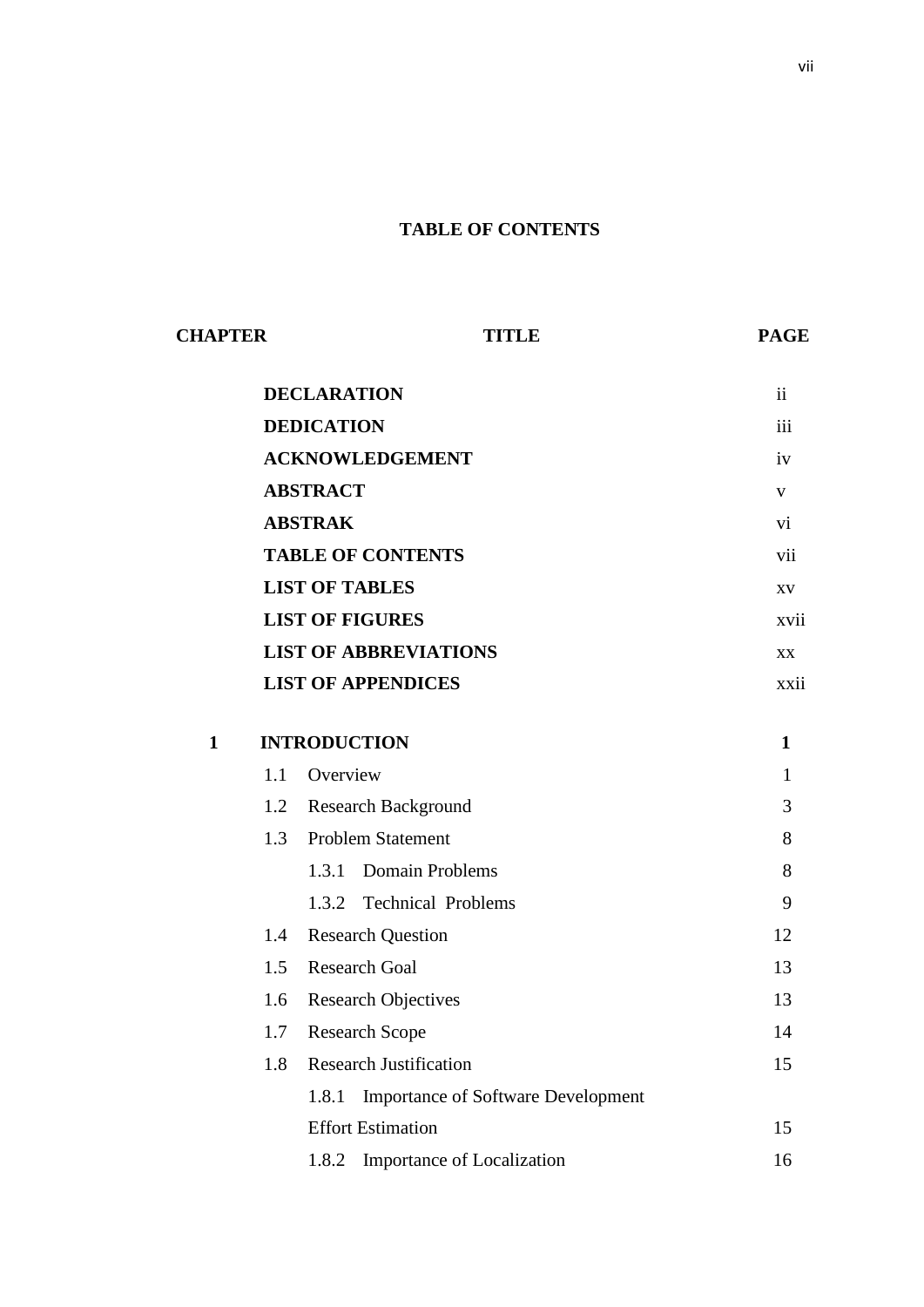|                | 1.9 | Thesis Outline |                                          |                                           | 18 |  |
|----------------|-----|----------------|------------------------------------------|-------------------------------------------|----|--|
|                |     |                | 1.10 Chapter Summary                     |                                           | 19 |  |
|                |     |                |                                          |                                           |    |  |
| $\overline{2}$ |     |                | <b>LITERATURE REVIEW</b>                 |                                           | 20 |  |
|                | 2.1 |                | Introduction                             |                                           | 20 |  |
|                |     |                | 2.2 Algorithmic Models                   |                                           | 22 |  |
|                |     | 2.2.1          | <b>Size Metrics</b>                      |                                           | 22 |  |
|                |     |                |                                          | 2.2.1.1 Source Lines of Code              | 22 |  |
|                |     |                |                                          | 2.2.1.2 Function Point Size Estimates     | 23 |  |
|                |     |                |                                          | 2.2.1.3 Object Oriented Metrics           | 24 |  |
|                |     |                |                                          | 2.2.2 Estimation Models                   | 25 |  |
|                |     |                |                                          | 2.2.2.1 Putman's Model                    | 25 |  |
|                |     |                |                                          | 2.2.2.2 SEER-SEM                          | 25 |  |
|                |     |                |                                          | 2.2.2.3 COCOMO                            | 26 |  |
|                |     |                |                                          | 2.2.3.4 COCOMO II                         | 29 |  |
|                |     | 2.2.3          |                                          | <b>Models Overview</b>                    | 30 |  |
|                |     |                |                                          | 2.2.4 Regression Model                    | 31 |  |
|                | 2.3 |                |                                          | Non-Algorithmic Models                    | 32 |  |
|                |     | 2.3.1          |                                          | <b>Analogy Based Estimation</b>           | 32 |  |
|                |     |                |                                          | 2.3.1.1 Similarity Function               | 33 |  |
|                |     |                |                                          | 2.3.1.2 Solution Function                 | 34 |  |
|                |     |                |                                          | 2.3.1.3 K-Nearest Neighborhood            | 35 |  |
|                |     |                |                                          | 2.3.1.4 Previous Studies on ABE           | 36 |  |
|                |     | 2.3.2          |                                          | <b>Classification And Regression Tree</b> | 44 |  |
|                |     | 2.3.3          |                                          | <b>Expert Judgement</b>                   | 44 |  |
|                |     | 2.3.4          |                                          | Soft Computing based Models               | 46 |  |
|                |     |                |                                          | 2.3.4.1 Artificial Neural Networks        | 47 |  |
|                |     |                |                                          | 2.3.4.2 Fuzzy Method                      | 51 |  |
|                |     |                |                                          | 2.3.4.3 Neuro-Fuzzy Method                | 53 |  |
|                |     |                |                                          | 2.3.4.4 Optimization Algorithms           | 55 |  |
|                | 2.4 |                | <b>Analytical Studies</b>                |                                           | 55 |  |
|                | 2.5 |                | The Idea of Segmentation, Clustering and |                                           |    |  |
|                |     | Localization   |                                          |                                           | 57 |  |
|                | 2.6 |                | <b>Chapter Summary</b>                   |                                           | 60 |  |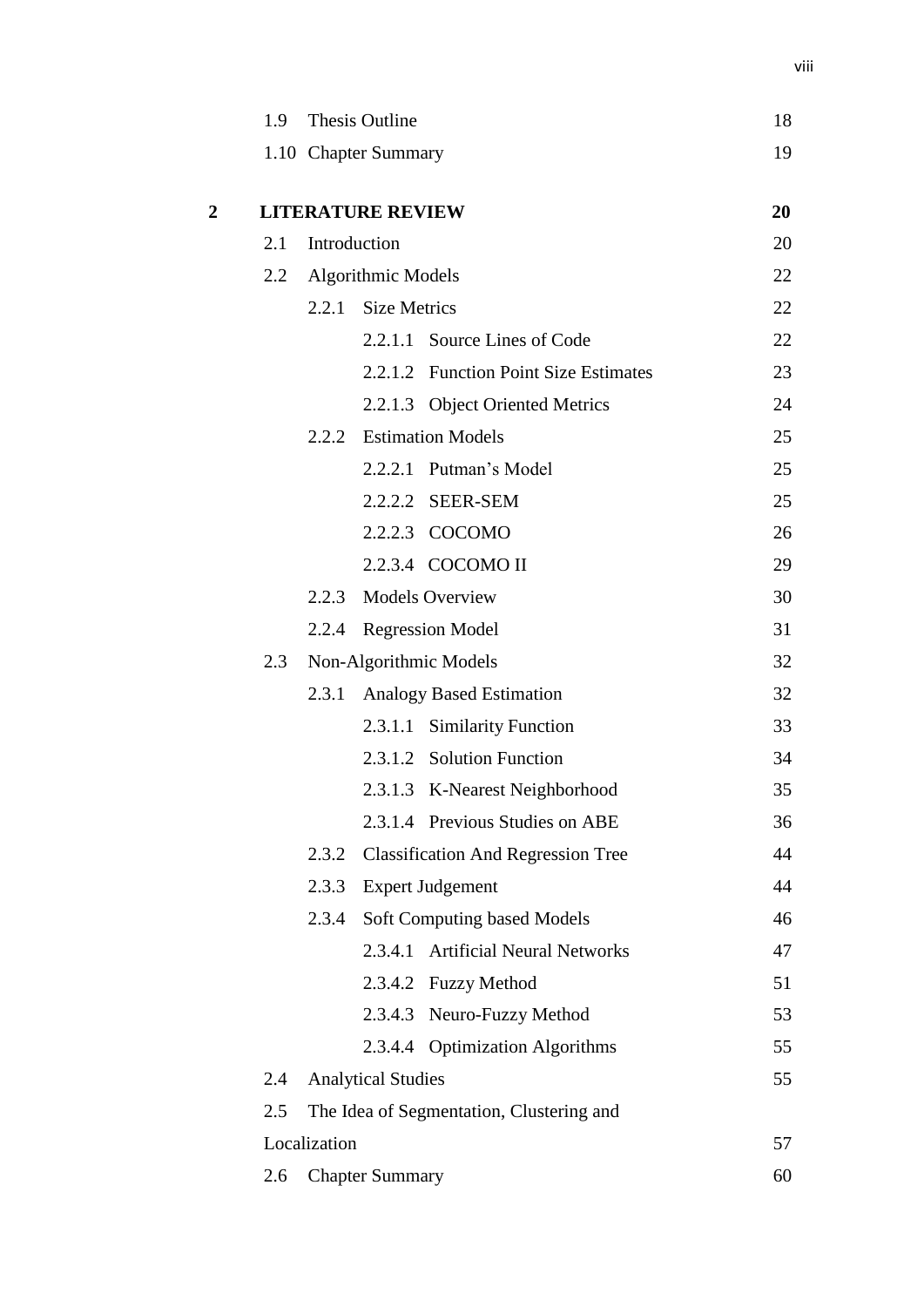| 3 |     | <b>RESEARCH METHODOLOGY</b>                      | 61 |
|---|-----|--------------------------------------------------|----|
|   | 3.1 | Introduction                                     | 61 |
|   | 3.2 | <b>Research Phases</b>                           | 61 |
|   | 3.3 | <b>Research Framework</b>                        | 63 |
|   | 3.4 | <b>Research Process</b>                          | 65 |
|   | 3.5 | Phase A: Primary Studies and Initial Planning    | 68 |
|   |     | A1: Analysis of Existing Literature<br>3.5.1     | 68 |
|   |     | 3.5.2 A2: Problem Discovery                      | 69 |
|   |     | 3.5.3 A3: Description of Datasets                | 72 |
|   |     | 3.5.3.1 DPS Dataset                              | 72 |
|   |     | 3.5.3.2 CF Dataset                               | 73 |
|   |     | 3.5.3.3 Desharnais Dataset                       | 74 |
|   |     | 3.5.3.4 Maxwell Dataset                          | 74 |
|   |     | 3.5.3.5 ISBSG Dataset                            | 75 |
|   |     | 3.5.4 A4: Determining the Performance Metrics    | 77 |
|   |     | 3.5.4.1 Leave-One-Out                            | 78 |
|   |     | 3.5.4.2 Cross Validation                         | 78 |
|   | 3.6 | Phase B: Design and Implementation of FCNNEE     | 79 |
|   |     | 3.6.1 B1: Describe the Problem and Associated    |    |
|   |     | Solution                                         | 79 |
|   |     | 3.6.2 B2: Determine the Clustering Method        | 80 |
|   |     | 3.6.2.1 C-Means Clustering Algorithm             | 81 |
|   | 3.7 | Phase C: Design and Implementation of RCOEE      | 81 |
|   |     | 3.7.1 C1: Describe the Problem and Associated    |    |
|   |     | Solution                                         | 81 |
|   |     | 3.7.2 C2: Determine the Optimization Algorithm   | 82 |
|   |     | 3.7.2.1 Optimization Process                     | 83 |
|   | 3.8 | Phase D: Investigate the Effect of Selective     |    |
|   |     | Classification                                   | 84 |
|   |     | D1: Data Filtering and Validating<br>3.8.1       | 85 |
|   |     | D2: Classification of Projects<br>3.8.2          | 86 |
|   | 3.9 | Phase E: Design and Implementation of SCOEE      | 87 |
|   |     | E1: Describe the Problem and Associated<br>3.9.1 |    |
|   |     | Solution                                         | 87 |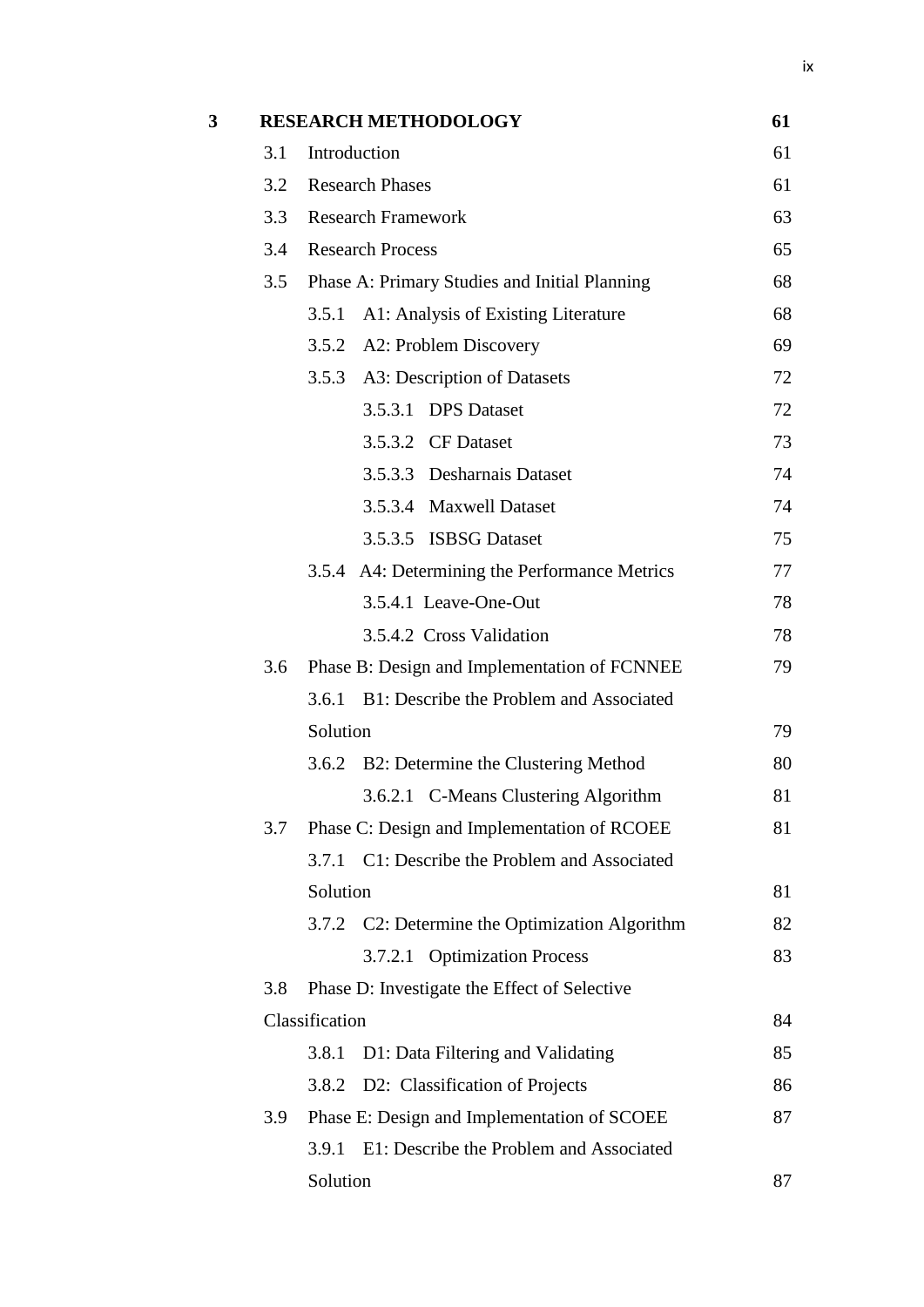|                         |     |              | 3.9.2 E2: Select the Method of Classification |                                                   | 87  |
|-------------------------|-----|--------------|-----------------------------------------------|---------------------------------------------------|-----|
|                         |     |              |                                               |                                                   |     |
|                         |     |              | 3.9.3 E3: Select the Key Attributes           |                                                   | 88  |
|                         |     |              |                                               | 3.10 Phase F: Design and Implementation of SCSAEE | 89  |
|                         |     |              |                                               | 3.10.1 F1: Describe the Problem and Associated    |     |
|                         |     | Solution     |                                               |                                                   | 89  |
|                         |     |              | 3.10.2 F2: Determine the Statistical Methods  |                                                   | 90  |
|                         |     |              | 3.10.2.1 ANOVA                                |                                                   | 90  |
|                         |     |              | 3.10.2.2 ANCOVA                               |                                                   | 91  |
|                         |     |              | 3.11 Phase G: Comparison and Evaluation       |                                                   | 91  |
|                         |     |              | 3.11.1 G1: Comparing the Proposed Models      |                                                   | 91  |
|                         |     |              |                                               | 3.11.2 G2: Determining the overall Comparison     |     |
|                         |     | Scope        |                                               |                                                   | 92  |
|                         |     |              | 3.11.2.1 Model Selection                      |                                                   | 92  |
|                         |     |              | 3.11.2.2 Model Implementation                 |                                                   | 93  |
|                         |     |              | 3.11.3 G3: Conducting a Comparative Study     |                                                   | 94  |
|                         |     |              |                                               | 3.11.4 G4: Providing a Set of Recommendations     | 95  |
|                         |     |              | 3.12 Chapter Summary                          |                                                   | 96  |
| $\overline{\mathbf{4}}$ |     |              |                                               | <b>FUZZY CLUSTERING AND NEURAL NETWORK</b>        |     |
|                         |     |              | <b>BASED EFFORT ESTIMATION MODEL</b>          |                                                   | 97  |
|                         | 4.1 | Introduction |                                               |                                                   | 97  |
|                         | 4.2 |              | Design the Training Stage                     |                                                   | 97  |
|                         |     | 4.2.1        | Determining the Number of Clusters            |                                                   | 98  |
|                         |     | 4.2.2        | Marking the Clusters                          |                                                   | 100 |
|                         | 4.3 |              | Design the Testing Stage                      |                                                   | 101 |
|                         | 4.4 |              | <b>Experimental Results</b>                   |                                                   | 102 |
|                         |     |              | 4.4.1 Primary Adjustments                     |                                                   | 102 |
|                         |     |              | 4.4.1.1 C-Means Clustering                    |                                                   | 102 |
|                         |     |              | 4.4.1.2 Analogy Based Estimation              |                                                   | 103 |
|                         |     |              | 4.4.1.3 Artificial Neural Network             |                                                   | 103 |
|                         |     |              | 4.4.2 Comparison Scope                        |                                                   | 103 |
|                         |     | 4.4.3        | <b>Numerical Results</b>                      |                                                   | 104 |
|                         |     |              |                                               | 4.4.3.1 Numerical Results on Desharnais           |     |
|                         |     |              | Dataset                                       |                                                   | 104 |
|                         |     |              |                                               |                                                   |     |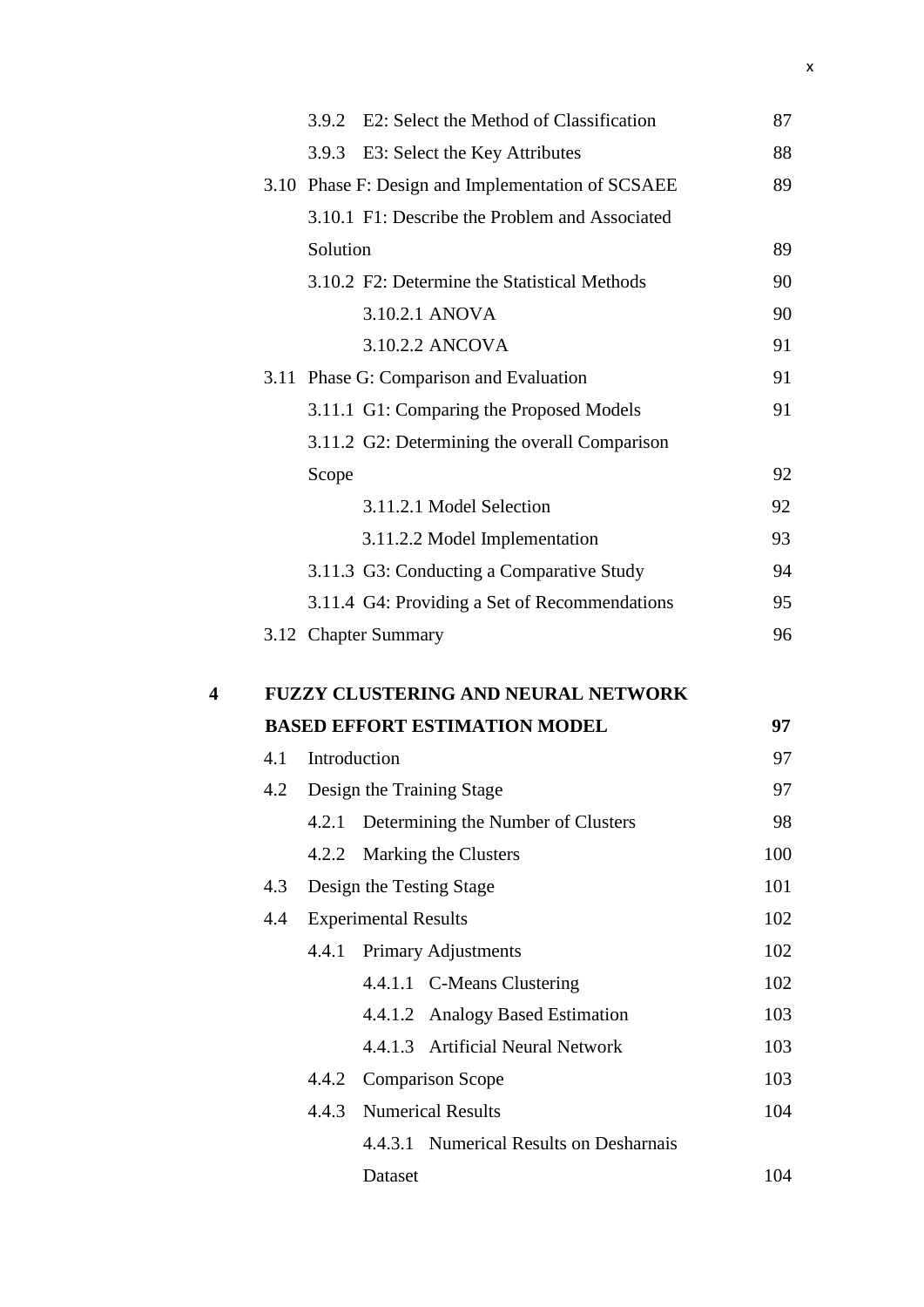|   |     |              |                             | 4.4.3.2 Numerical Results on Maxwell                |     |
|---|-----|--------------|-----------------------------|-----------------------------------------------------|-----|
|   |     |              | Dataset                     |                                                     | 107 |
|   |     | 4.4.4        |                             | <b>Improvement Analysis</b>                         | 111 |
|   | 4.5 |              | A Comparative Study         |                                                     | 112 |
|   | 4.6 |              | <b>Chapter Summary</b>      |                                                     | 113 |
| 5 |     |              |                             | <b>RANDOM CLUSTERING AND OPTIMIZATION</b>           |     |
|   |     |              |                             | <b>BASED EFFORT ESTIMATION MODEL</b>                | 115 |
|   | 5.1 | Introduction |                             |                                                     | 115 |
|   | 5.2 |              |                             | Design the Training Stage                           | 115 |
|   | 5.3 |              |                             | Design the Testing Stage                            | 118 |
|   | 5.4 |              | <b>Experimental Results</b> |                                                     | 119 |
|   |     | 5.4.1        |                             | Primary Adjustments                                 | 119 |
|   |     |              |                             | 5.4.2 Cross Validation Customization                | 120 |
|   |     |              |                             | 5.4.3 Results on DPS Dataset                        | 121 |
|   |     |              |                             | 5.4.4 Results on CF Dataset                         | 123 |
|   |     |              |                             | 5.4.5 RCOEE versus other Estimation Models          | 124 |
|   |     | 5.4.6        |                             | <b>Improvement Analysis</b>                         | 125 |
|   | 5.5 |              | A Comparative Study         |                                                     | 127 |
|   | 5.6 |              | <b>Chapter Summary</b>      |                                                     | 128 |
| 6 |     |              |                             | THE EFFECT OF SELECTIVE CLASSIFICATION              | 130 |
|   | 6.1 | Introduction |                             |                                                     | 130 |
|   | 6.2 |              |                             | Design the Evaluation Framework                     | 130 |
|   | 6.3 |              | <b>Experimental Results</b> |                                                     | 132 |
|   |     | 6.3.1        |                             | Classification based on Development Type            | 132 |
|   |     | 6.3.2        |                             | Classification based on Organization Type           | 135 |
|   |     | 6.3.3        |                             | <b>Classification based on Development Platform</b> | 137 |
|   |     | 6.3.4        |                             | <b>Efficiency Analysis</b>                          | 140 |
|   |     |              | 6.3.4.1                     | Development Type                                    | 140 |
|   |     |              | 6.3.4.2                     | Organization Type                                   | 141 |
|   |     |              | 6.3.4.3                     | <b>Development Platform</b>                         | 142 |
|   |     |              |                             | 6.3.4.4 Overall Evaluation                          | 142 |
|   | 6.4 |              | <b>Chapter Summary</b>      |                                                     | 143 |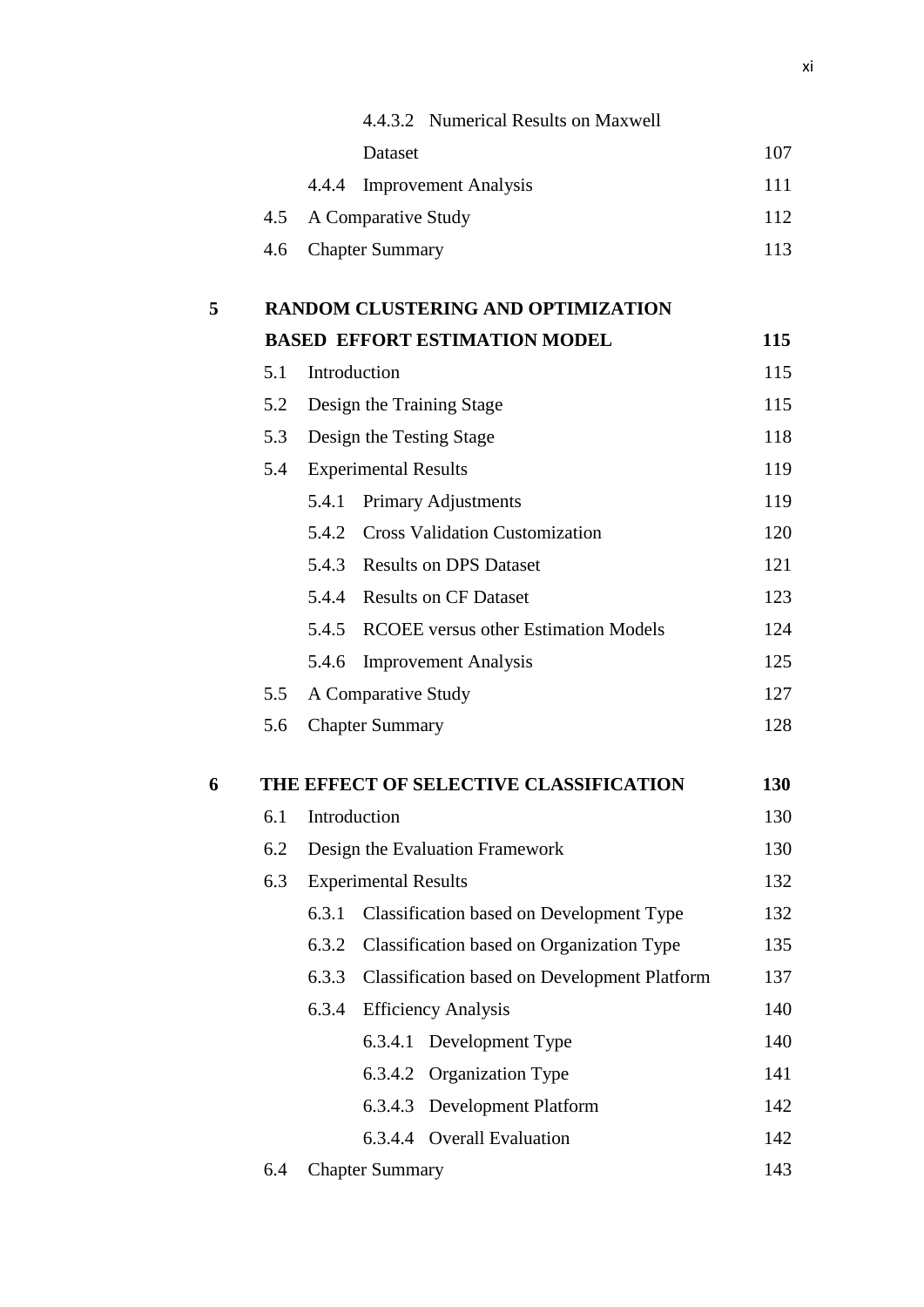| 7 |     | <b>SELECTIVE CLASSIFICATION AND OPTIMIZATION</b>      |     |  |  |  |  |  |  |  |  |
|---|-----|-------------------------------------------------------|-----|--|--|--|--|--|--|--|--|
|   |     | <b>BASED EFFORT ESTIMATION MODEL</b>                  | 144 |  |  |  |  |  |  |  |  |
|   | 7.1 | Introduction                                          | 144 |  |  |  |  |  |  |  |  |
|   | 7.2 | Design the Training Stage                             | 144 |  |  |  |  |  |  |  |  |
|   |     | 7.2.1 Localization of Comparisons and                 |     |  |  |  |  |  |  |  |  |
|   |     | <b>Weighting Process</b>                              | 144 |  |  |  |  |  |  |  |  |
|   |     | 7.2.2 Combination Process                             | 145 |  |  |  |  |  |  |  |  |
|   | 7.3 | Design the Testing Stage                              | 148 |  |  |  |  |  |  |  |  |
|   | 7.4 | <b>Experimental Results</b>                           | 149 |  |  |  |  |  |  |  |  |
|   |     | 7.4.1 Primary Adjustments                             | 149 |  |  |  |  |  |  |  |  |
|   |     | 7.4.2 Results on ISBSG Dataset                        | 150 |  |  |  |  |  |  |  |  |
|   |     | 7.4.3 Scope of Comparisons                            | 150 |  |  |  |  |  |  |  |  |
|   |     | 7.4.4<br><b>SCOEE</b> versus other Estimation Models  | 151 |  |  |  |  |  |  |  |  |
|   |     | 7.4.5 Percentage of Improvement                       | 154 |  |  |  |  |  |  |  |  |
|   |     | Analysis and Discussion<br>7.4.6                      | 155 |  |  |  |  |  |  |  |  |
|   | 7.5 | A Comparative Study                                   | 156 |  |  |  |  |  |  |  |  |
|   | 7.6 | <b>Chapter Summary</b>                                | 158 |  |  |  |  |  |  |  |  |
| 8 |     | <b>SELECTIVE CLASSIFICATION AND STATISTICAL</b>       |     |  |  |  |  |  |  |  |  |
|   |     | <b>ANALYSIS BASED EFFORT ESTIMATION MODEL</b>         | 159 |  |  |  |  |  |  |  |  |
|   | 8.1 | Introduction                                          | 159 |  |  |  |  |  |  |  |  |
|   | 8.2 | Design the Training Stage                             | 159 |  |  |  |  |  |  |  |  |
|   | 8.3 | Design the Testing Stage                              | 162 |  |  |  |  |  |  |  |  |
|   | 8.4 | <b>Experimental Results</b>                           | 164 |  |  |  |  |  |  |  |  |
|   |     | Primary Adjustments<br>8.4.1                          | 164 |  |  |  |  |  |  |  |  |
|   |     | <b>Cross Validation Results</b><br>8.4.2              | 164 |  |  |  |  |  |  |  |  |
|   |     | 8.4.3<br>Scope of Comparisons                         | 165 |  |  |  |  |  |  |  |  |
|   |     | 8.4.4<br><b>SCSAEE</b> versus other Estimation Models | 165 |  |  |  |  |  |  |  |  |
|   |     | 8.4.5<br>Percentage of Improvement                    | 168 |  |  |  |  |  |  |  |  |
|   |     | 8.4.6<br>Analysis and Discussion                      | 169 |  |  |  |  |  |  |  |  |
|   | 8.5 | A Comparative Study                                   | 170 |  |  |  |  |  |  |  |  |
|   | 8.6 | <b>Chapter Summary</b>                                | 172 |  |  |  |  |  |  |  |  |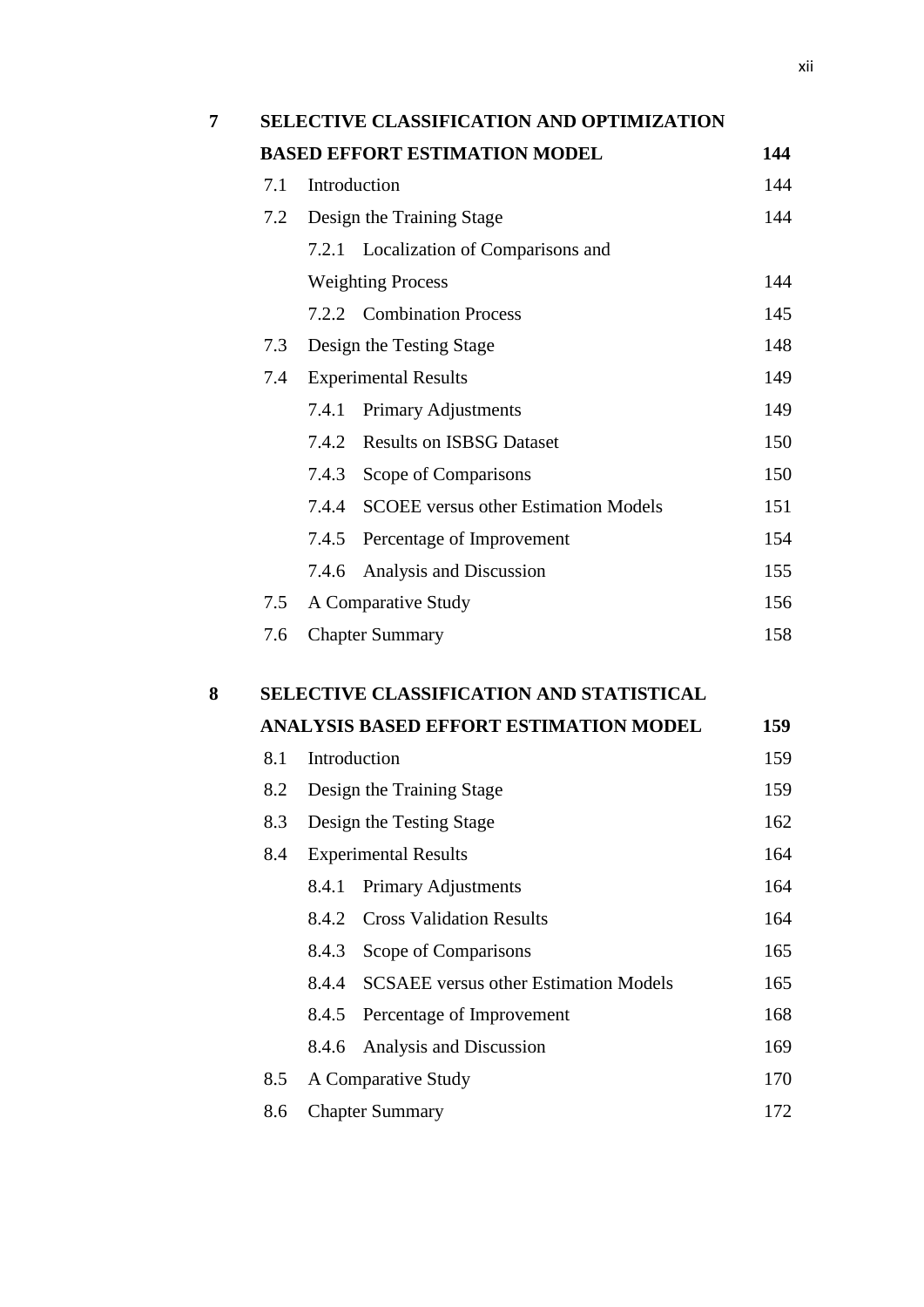| 9  |                                   | <b>EVALUATION OF THE PROPOSED MODELS</b>          | 173 |  |  |  |
|----|-----------------------------------|---------------------------------------------------|-----|--|--|--|
|    | 9.1                               | Introduction                                      | 173 |  |  |  |
|    | 9.2                               | A Comparison among the Proposed Models            | 174 |  |  |  |
|    |                                   | 9.2.1 Cross Validation Results for the Proposed   |     |  |  |  |
|    |                                   | Models                                            | 174 |  |  |  |
|    |                                   | 9.2.2<br>Comparison based on MMRE                 | 175 |  |  |  |
|    |                                   | Comparison based on PRED(0.25)<br>9.2.3           | 175 |  |  |  |
|    |                                   | 9.2.4<br>The Range of MRE for the Proposed Models | 176 |  |  |  |
|    | 9.3                               | <b>Evaluation and Discussion</b>                  | 177 |  |  |  |
|    |                                   | Performance Analysis of the Proposed<br>9.3.1     |     |  |  |  |
|    |                                   | Models                                            | 177 |  |  |  |
|    |                                   | 9.3.2 Weaknesses and Strengths of the Proposed    |     |  |  |  |
|    |                                   | Models                                            | 178 |  |  |  |
|    | 9.4                               | <b>Chapter Summary</b>                            | 181 |  |  |  |
|    |                                   |                                                   |     |  |  |  |
| 10 | <b>CONCLUSION AND FUTURE WORK</b> |                                                   |     |  |  |  |
|    |                                   | 10.1 Introduction                                 |     |  |  |  |
|    |                                   | 10.2 Recommendations to Use the Models            | 183 |  |  |  |
|    |                                   | 10.2.1 Important Issues on FCNNEE                 | 183 |  |  |  |
|    |                                   | 10.2.2 Important Issues on RCOEE                  | 184 |  |  |  |
|    |                                   | 10.2.3 Important Issues on SCOEE                  | 185 |  |  |  |
|    |                                   | 10.2.4 Important Issues on SCSAEE                 | 186 |  |  |  |
|    |                                   | 10.3 Threats to Validity                          | 187 |  |  |  |
|    |                                   | 10.3.1 Internal Threats                           | 187 |  |  |  |
|    |                                   | 10.3.1.1 Evaluation Validity                      | 187 |  |  |  |
|    |                                   | 10.3.1.2 Measurement Metrics Validity             | 188 |  |  |  |
|    |                                   | 10.3.1.3 Construct Validity                       | 188 |  |  |  |
|    |                                   | 10.3.1.4 Methods Selection Validity               | 189 |  |  |  |
|    |                                   | 10.3.2 External Threats                           | 189 |  |  |  |
|    |                                   | 10.4 Thesis Contributions                         | 191 |  |  |  |
|    |                                   | 10.4.1 Major Contributions                        | 191 |  |  |  |
|    |                                   | 10.4.2 Minor Contributions                        | 193 |  |  |  |
|    |                                   | 10.5 Future Work                                  | 194 |  |  |  |
|    |                                   | 10.5.1 Improving the Performance of FCNNEE        | 195 |  |  |  |